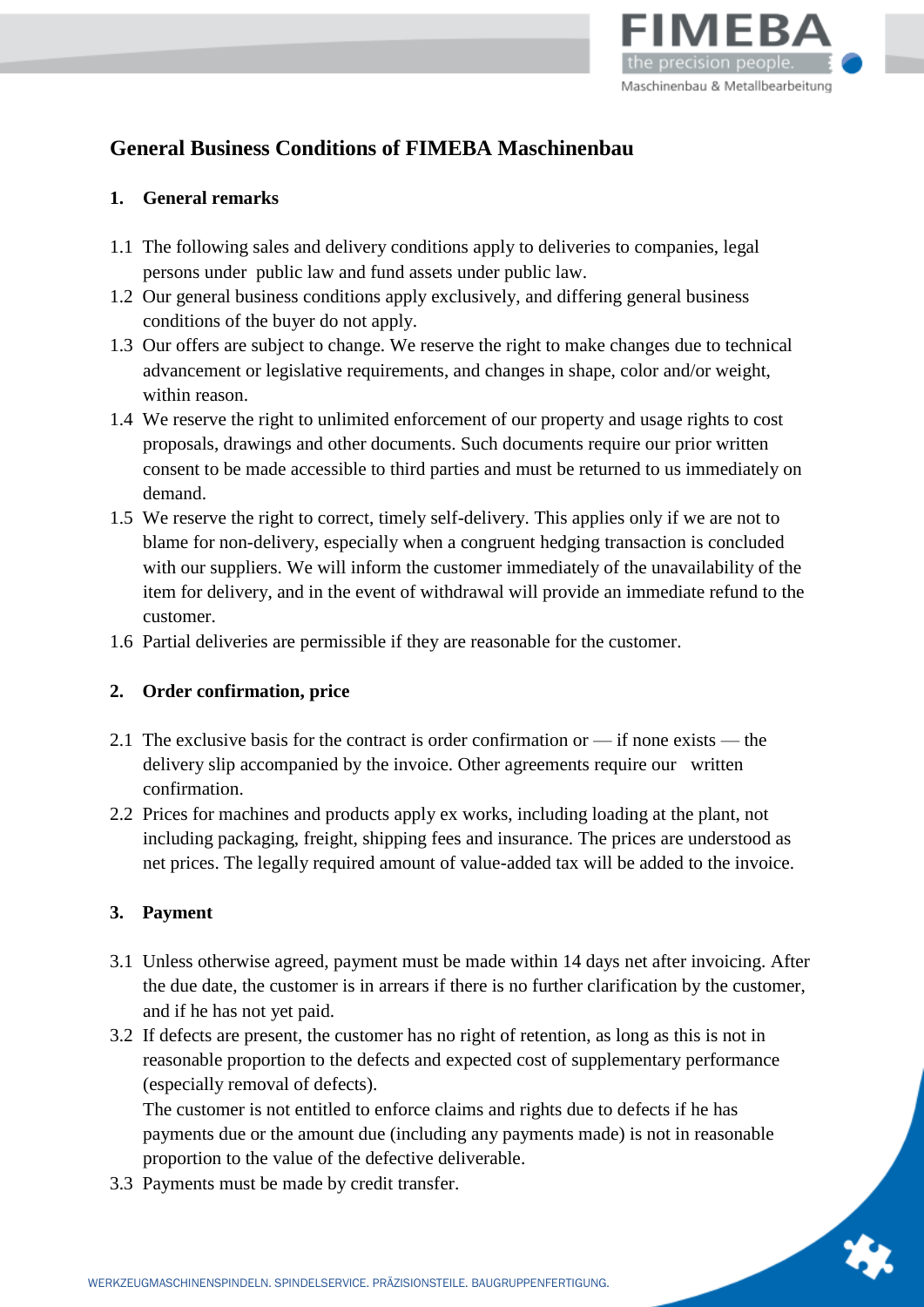

- 3.4 If payment is late, we have the right to charge interest on arrears at a rate of 9% above the current base interest rate.
- 3.5 The customer can only offset claims that are undisputed or legally binding.

# **4. Delivery time, delays**

- 4.1 Delivery deadlines are binding if we have explicitly confirmed them in writing without reservation.
- 4.2 Adherence to delivery deadlines assumes timely receipt of all materials/documents, required authorizations and approvals, especially plans to be delivered by the customer, as well as the customer's adherence to the agreed payment terms and other obligations. If these prerequisites are not met on time, the deadlines are extended accordingly; this does not apply if we are responsible for the delay.
- 4.3 A delivery deadline has been met if readiness to ship is communicated by its expiration or if the deliverable has left the plant.
- 4.4 If deadlines are not met due to Acts of God, such as mobilization, war, uprisings or similar events, such as strikes or lockouts, the deadlines are extended appropriately.
- 4.5 If we do not meet a deadline, the customer can if he can substantiate that he has suffered damages as a result of this — demand compensation of 0.5% for each full week of delay, but no greater than 5% of the price of the part of the delivery that is delayed.

# **5. Cancellation charges**

- 5.1 If the customer unjustifiably withdraws from an issued order or if the contract is not implemented for reasons attributable to the customer, we can demand 10% of the agreed remuneration as lump-sum damages, notwithstanding the option to demand higher compensation for actual damages.
- 5.2 The customer remains free to prove that no damages occurred or that they are significantly lower than the lump sum.

# **6. Warranties**

- 6.1 Defect claims are excluded when deviation from the agreed-upon properties and/or reduction of usability is insignificant.
- 6.2 For defects in deliverables, we first guarantee our choice of repair or replacement.
- 6.3 If rectification fails, the customer can always demand his choice of reduction in payment or cancellation of the contract. However, for an insignificant nonconformity, especially for merely insignificant defects, the customer has no right of withdrawal.
- 6.4 Obvious defects must be reported in writing within two weeks after receipt of the deliverable . Otherwise, no warranty claim can be enforced. Timely shipping constitutes adherence to the deadline. The customer bears the full burden of proof for all eligibility criteria, especially for the defect itself, for the time the defect was discovered, and for the timeliness of the defect notice.